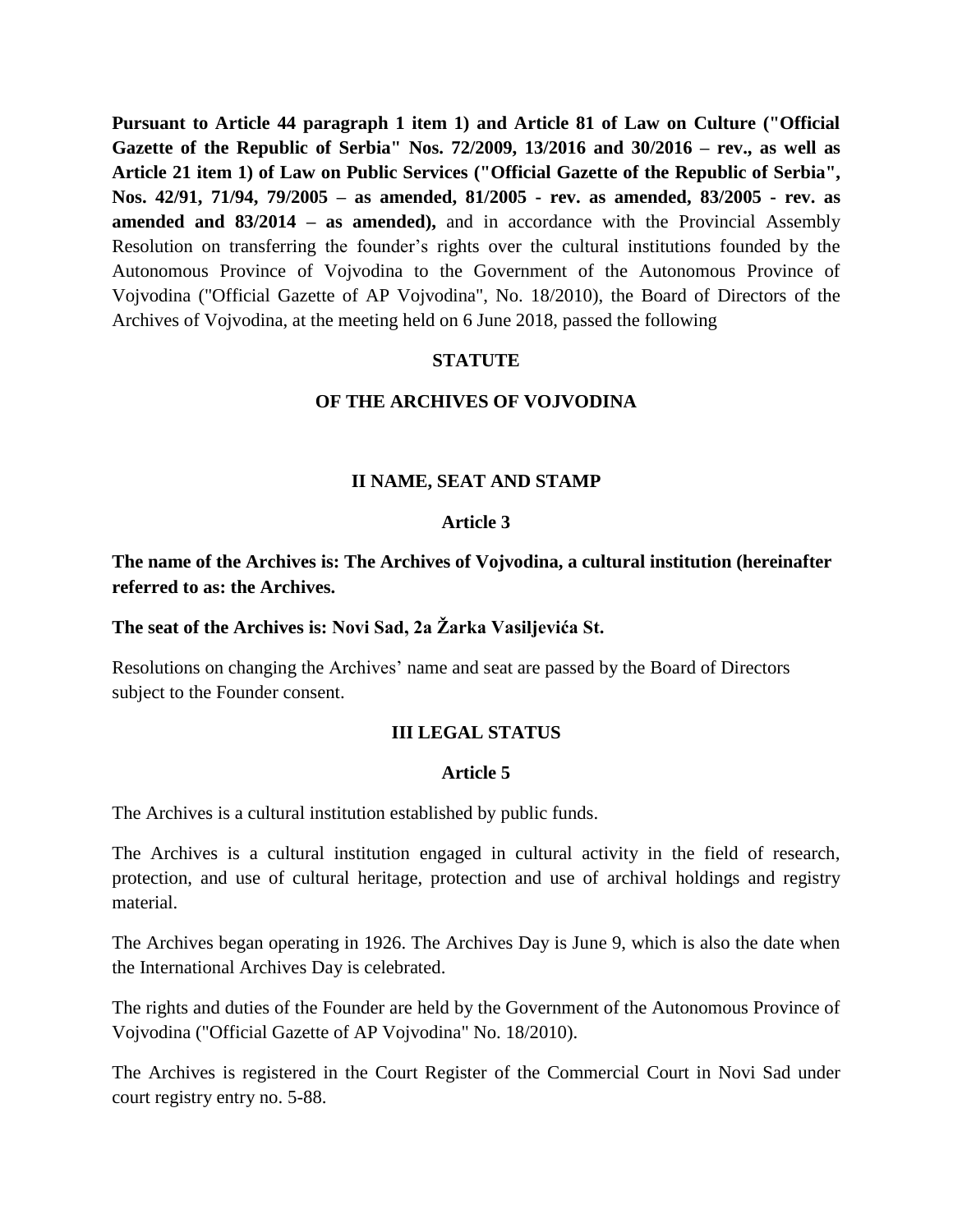### **Article 6**

The Archives has the status of a legal entity with the rights, obligations, and responsibilities belonging to it based on the Law and the provisions of this Statute. The Archives operates in its own name and on its own behalf within the activity determined by this Statute.

In legal transactions, the Archives acts in its own name and on its own behalf and is liable for its obligations with all its assets.

# **IV AGENCY AND REPRESENTATION**

### **Article 7**

The Archives is represented and acted for and on behalf of by the Director without limitations.

Should the Director be absent and unable to act, the Archives is represented by an employee appointed by the Director subject to the approval of the Board of Directors.

The employee referred to in paragraph 2 of this Article has all the powers of the Director in accordance with the law.

# **V ACTIVITY**

# **Article 9**

91.01 The activity of the Archives includes:

documentary and information activities of libraries of all types, reading rooms, auditoriums and special rooms for watching films and video materials, which provide services to users such as students, scientists, employees, as well as the work of archives engaged in protecting archival holdings and document material, that is, recording, taking over, storing, sorting, processing, publishing, borrowing archival holdings, issuing certificates of facts contained in archival holdings and providing services to users of archival holdings:

\* preparing collections, regardless of whether they are specialized or not

\* creating catalogs of collections and miscellanies, or informative resources on archival holdings \* collecting, processing, protecting, preserving and providing access to library and information materials, books, maps, magazines, films, records, image and sound recording media, tapes, artworks, etc. or borrowing archival holdings

\* providing all forms of library and information services on the spot and remotely \* activities of photo and movie archives and accompanying services

Within the aforementioned, the activity of the Archives includes:

1. Researching and recording archival holdings and registry material enjoying provisional protection;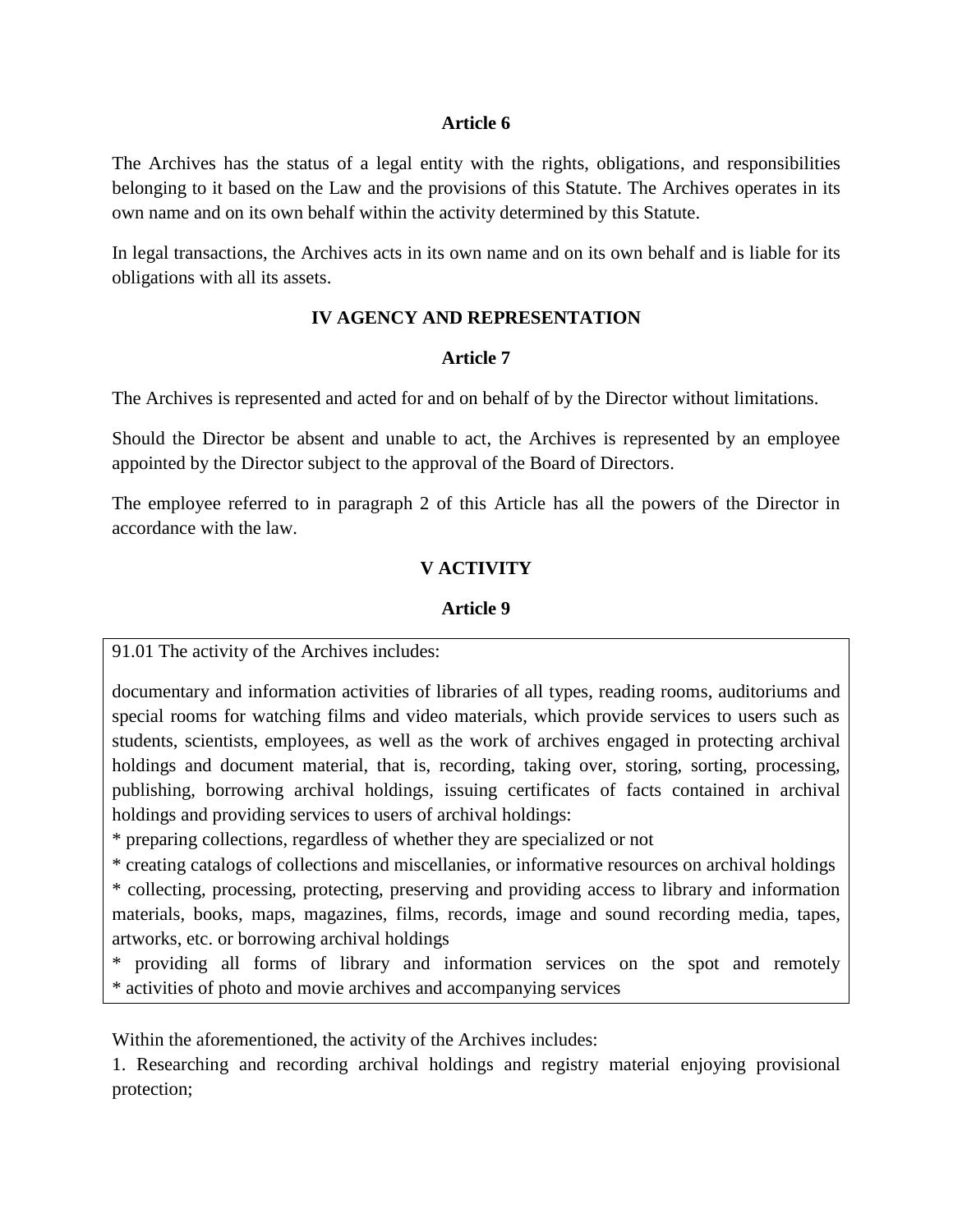2. Proposing and determining archival holdings and registry material;

3. Keeping a register and documentation on archival holdings and registry material;

4. Providing expert assistance on arranging and keeping and maintaining archival holdings and registry material to owners and users of archival holdings and registry material;

5. Taking care of the use of archival holdings and registry material for purposes determined by the Law on Cultural Property;

6. Proposing and monitoring the implementation of measures for the protection of archival holdings and registry material, digitization, restoration and conservation of archival holdings;

7. Collecting, arranging, storing, maintaining and using archival holdings and registry material,

# **digitization, restoration and conservation of archival holdings**;

8. Implementation of measures for microbiological and technical and physical protection of archival holdings and registry material;

9. Publications on archival holdings and registry material and on the results of work on their protection;

10. Exhibiting archival holdings and registry material, organizing forums, consultations, lectures and other appropriate forms of cultural and educational activity;

11. Exercising professional supervision over archiving, keeping, expert maintenance and selection of archival holdings, as well as over extracting worthless registry material outside the archives;

12. Ordering measures to be taken to remedy identified deficiencies in terms of protection of archival holdings and registry material;

13. Taking over, storing and maintaining archival holdings;

14. Arranging and processing archival holdings;

15. Publishing archival holdings;

16. Carrying out scientific and expert research aimed at creating wholes and presentations of archival holdings; establishing an educational - scientific unit;

17. Protecting archival holdings for the bodies and organizations of the Autonomous Province of Vojvodina;

18. Other activities in the field of protection of archival holdings and registry material.

# **Article 10**

The Archives performs the function of a home institution in the field of protection of archival holdings and registry material which:

1. Monitors and studies the protection of archival holdings and registry material in the Province and proposes measures for its improvement;

2. Monitors the development of the archival service and proposes measures for its improvement in the Province;

3. Provides insight into the state of cultural property (archival holdings and registry material) and takes measures related to their protection and use in the Province;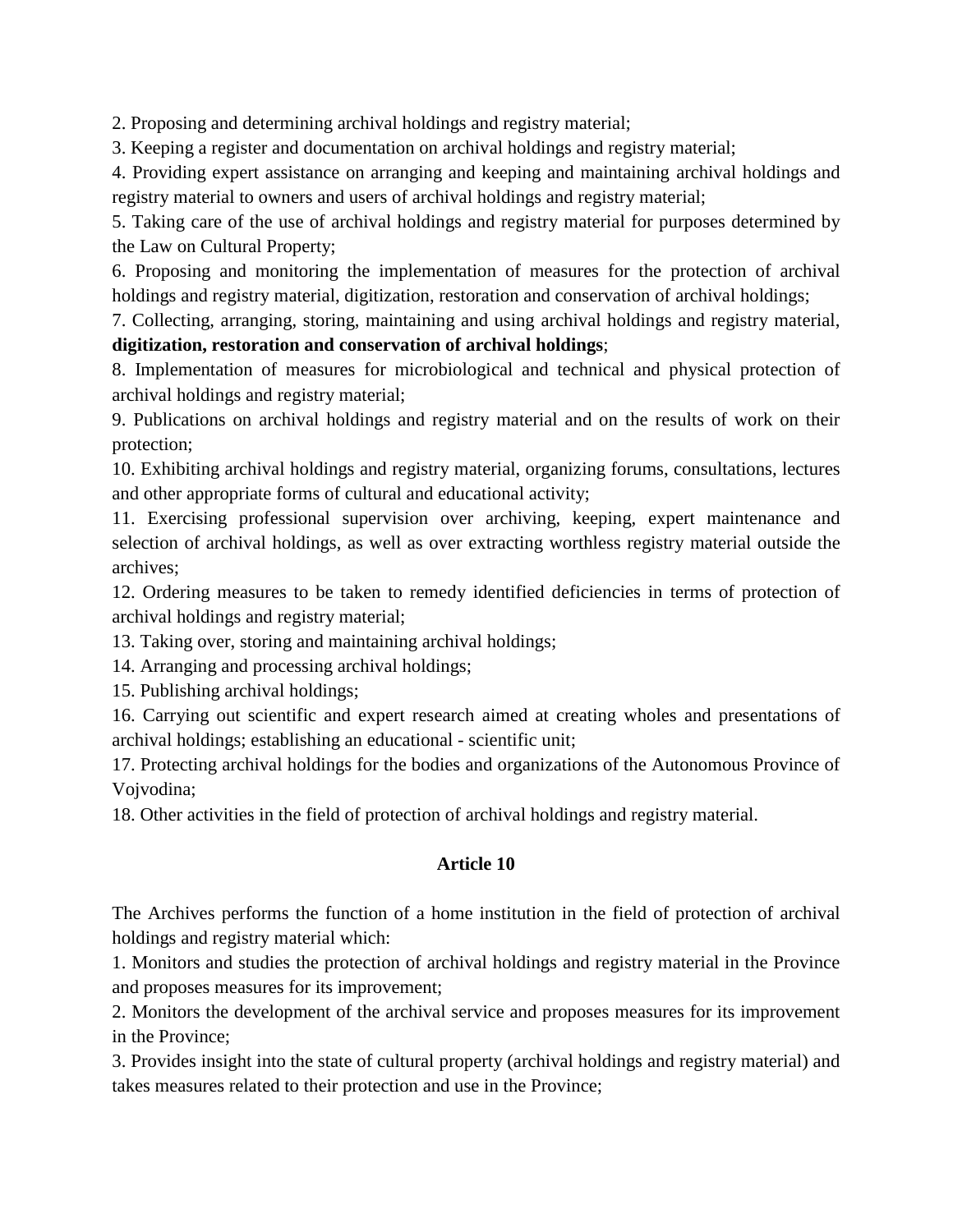4. Keeps records of the institutions for the protection of archival holdings and registry material in the Province;

5. Exercises expert supervision over the work of the archives and the creation of archival holdings in the Province, and orders measures for the elimination of identified deficiencies;

6. Keeps records for archival holdings and registry material by types, as well as documentation on cultural property in the Province;

7. Creates an electronic database of archival holdings in the Province by types;

8. Supervises, monitors and takes measures for the protection of archival holdings of exceptional importance in the Province;

9. Determines archival holdings of great importance in the Province;

10. Organizes education and expert examination for archivists in the Province;

11. Adopts professional instructions on the conditions and manner of keeping, using and maintaining archival holdings and registry material and ensures implementation thereof in the archives in the Province;

12. Helps and encourages the professional development of the archive employees working on the protection of archival holdings and registry material;

13. Provides expert assistance and promotes work on the protection of archival holdings and registry material;

14. Proposes the proclamation of archival holdings of great importance to the Archive of Serbia. Submits to the Archive of Serbia a proposal for determining archival holdings of exceptional importance, which is then referred to the National Assembly of the Republic of Serbia for adoption;

15. Initiates and proposes a network of archival institutions;

16. Initiates adoption of amendments to the normative acts regulating the activity of protection and use of archival holdings.

# **Article 11**

In addition to its predominant activities referred to in Articles 9 and 10 of this Statute, the Archives performs the following activities:

58.11 Book publishing

- 58.14 Publishing of journals and periodicals
- 58.19 Other publishing activities
- 58.29 Publishing of other software
- 59.20 Recording and publishing of sound records and music
- 62.01 Computer programming
- 62.02 Information technology consultancy activities
- 62.03 Computer equipment management
- 62.09 Other information technology services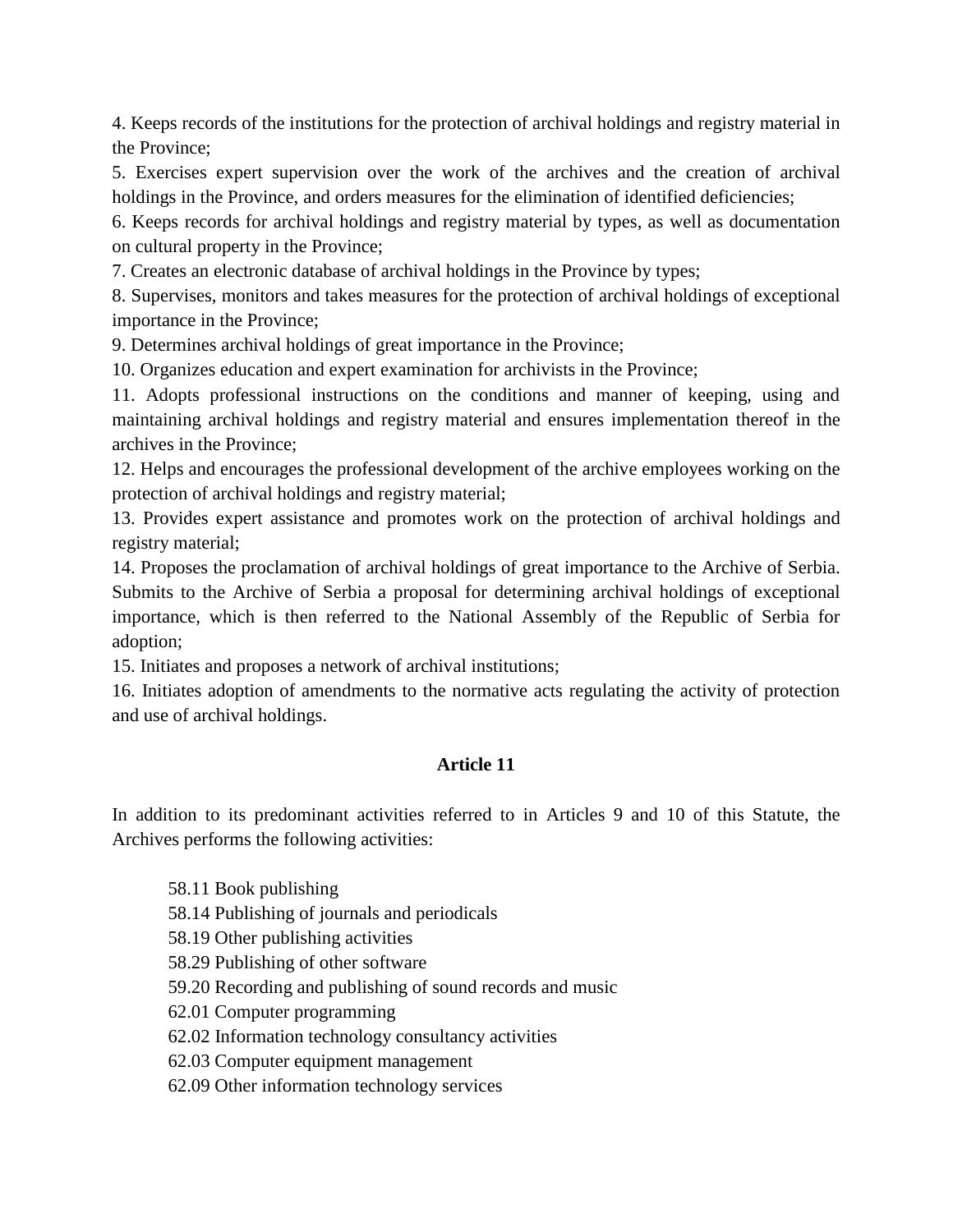- 63.11 Data processing, hosting, etc.
- 63.12 Web portals
- 70.21 Communication and public relations activities
- 73.11 Advertising agency activities
- 74.20 Photography services

#### **Article 12**

Funds for performing the Archives predominant activity are provided from the budget of the Province, or the founder.

#### **VII BODIES OF THE ARCHIVES**

#### **Article 15**

The bodies of the Archives include:

- the Director, as an executive body

- the Board of Directors, as a managing body; and

- the Supervisory Board, as a supervisory body

#### **BOARD OF DIRECTORS**

#### **Article 26**

The Board of Directors is the managing body of the Archives.

The Archives' Board of Directors has 7 members.

The number of members and the composition of the Board of Directors is determined by the founder, with a maximum of one third of the Board of Directors members being appointed from the employees in the Archives, at the proposal of the representative trade union of the institution, and if there is no representative trade union, at the proposal of the majority of employees, and at least **one of the Board of Directors members** appointed from the employees must be from the holders of the predominant, i.e. program activity.

Every 4 years the Board of Directors appoints and dismisses the founder from prominent cultural activity experts and each of the founders may be appointed not more than two times.

The Chairman and members of the Board of Directors may be entitled to compensation for work, under the conditions and according to the criteria established by the Founding document.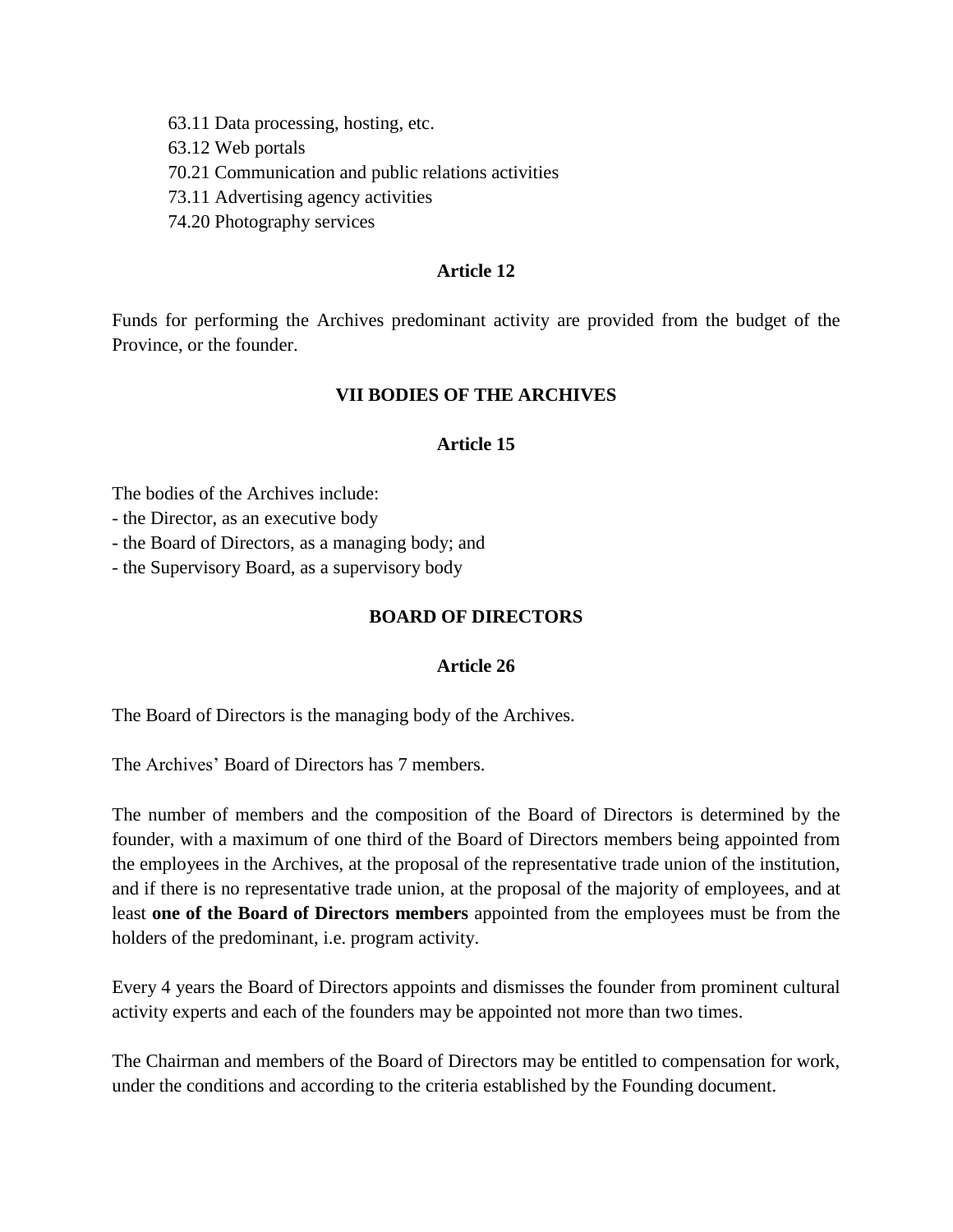## **Article 27**

The Board of Directors performs the following tasks:

1. Manages the Archives and is responsible for the activities and operations of the Archives;

2. Decides on the operations of the institution;

3. Adopts the Statute;

4. Establishes a business and development policy and monitors its implementation;

5. Adopts the Work Program on the proposal of the Director of the Archives;

6. Adopts the annual Financial Plan and determines the global allocation of funds for individual purposes in accordance with the law;

7. Approves the Work and Operations Report;

8. Adopts annual accounts;

9. Proposes status changes, in accordance with the law;

10. Proposes the candidate for the director to the founder;

11. Passes other general acts of the institution, as prescribed by law and the Statute (Rules of Procedure of the Board of Directors, etc.);

12. Concludes Employment Agreement with the Director in accordance with the law;

13. Performs other duties determined by the law, this Statute and other general acts.

Approval of the acts referred to in paragraph 1, items 3, 5, b, 7, 8 and 9 is given by the founder.

# **SUPERVISORY BOARD**

# **Article 28**

The Supervisory Board supervises the operations of the institution.

The Supervisory Board is appointed and dismissed by the Founder. The Supervisory Board has 3 members.

A maximum of one-third of the members of the Supervisory Board is appointed from the employees in the Archives, at the proposal of the representative trade union of the institution, or at the proposal of the employees.

The Supervisory Board is appointed and dismissed by the Founder every 4 years and each of the members may be appointed not more than two times.

The Chairman and members of the Supervisory Board may be entitled to compensation for work under the conditions and according to the criteria established by the Founding document.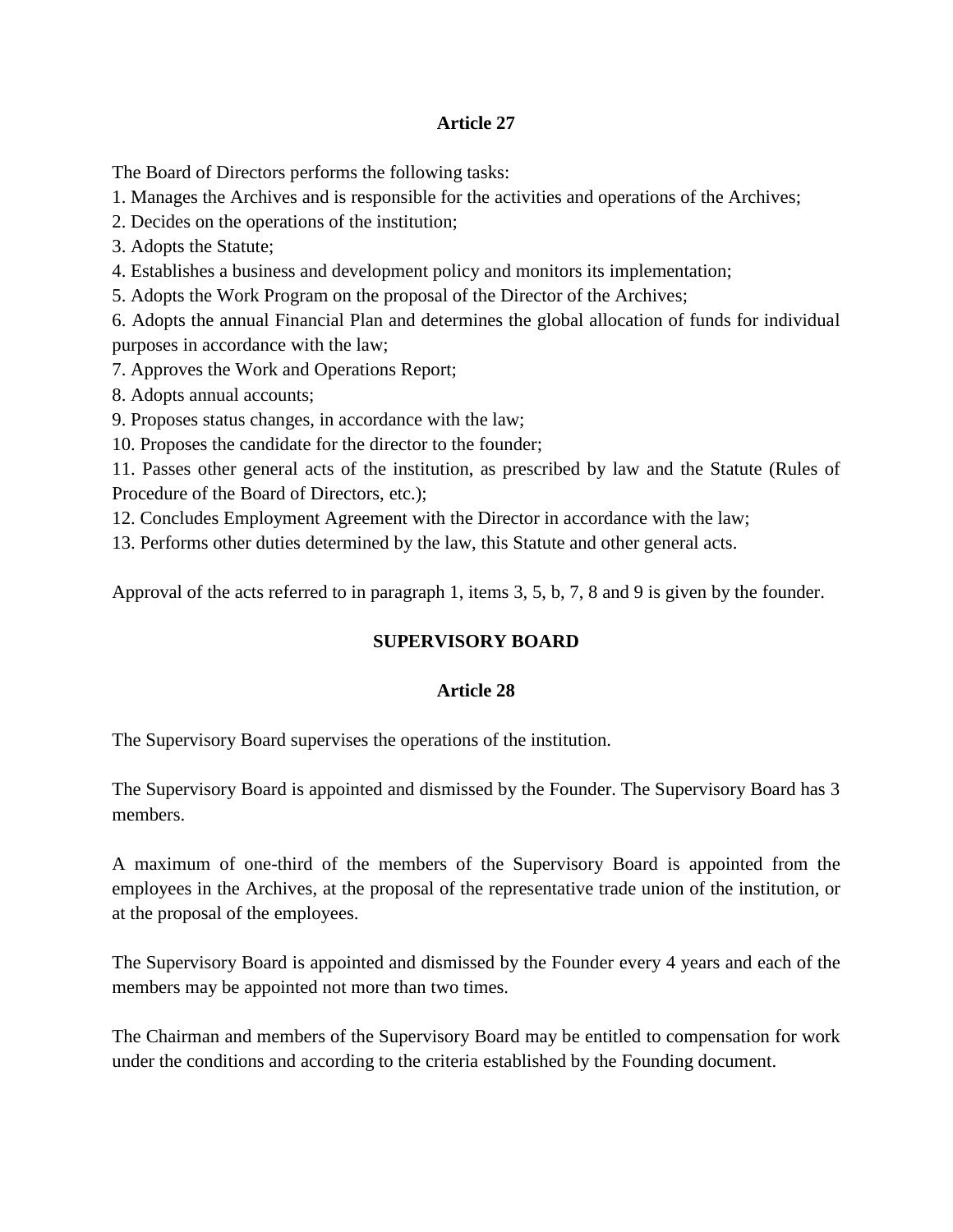A member of the Board of Directors of the Archives cannot be appointed a member of the Supervisory Board.

## **VIII FINANCING**

### **Article 31**

The funds for performing the activities of the Archives are provided:

- from the Budget of the Republic of Serbia,

- from the Budget of the Autonomous Province of Vojvodina,

- directly from the service users, and

- from other sources in accordance with the law.

### **IX WORK PROGRAM**

#### **Article 35**

The development and operations of the Archives are determined by the annual Work Program.

The annual Work Program is adopted for a period of one calendar year.

The annual Work Program, including the calculation of all the expenses necessary for the implementation of the Work Program, is submitted by the Archives to the Provincial Secretariat for Culture, Public Information and Relations with Religious Communities, no later than October 1 of the current year for the following year.

### **XI TRANSPARENCY OF WORK**

### **Article 37**

The work of the Archives is available to the public.

Transparency is provided by:

- participation of the Founder's representatives in the work of the Archives,

- constant and occasional publication of the work results,

- informing through the press, radio, television and other media about the issues related to the work of the Archives,

- organizing the official website.